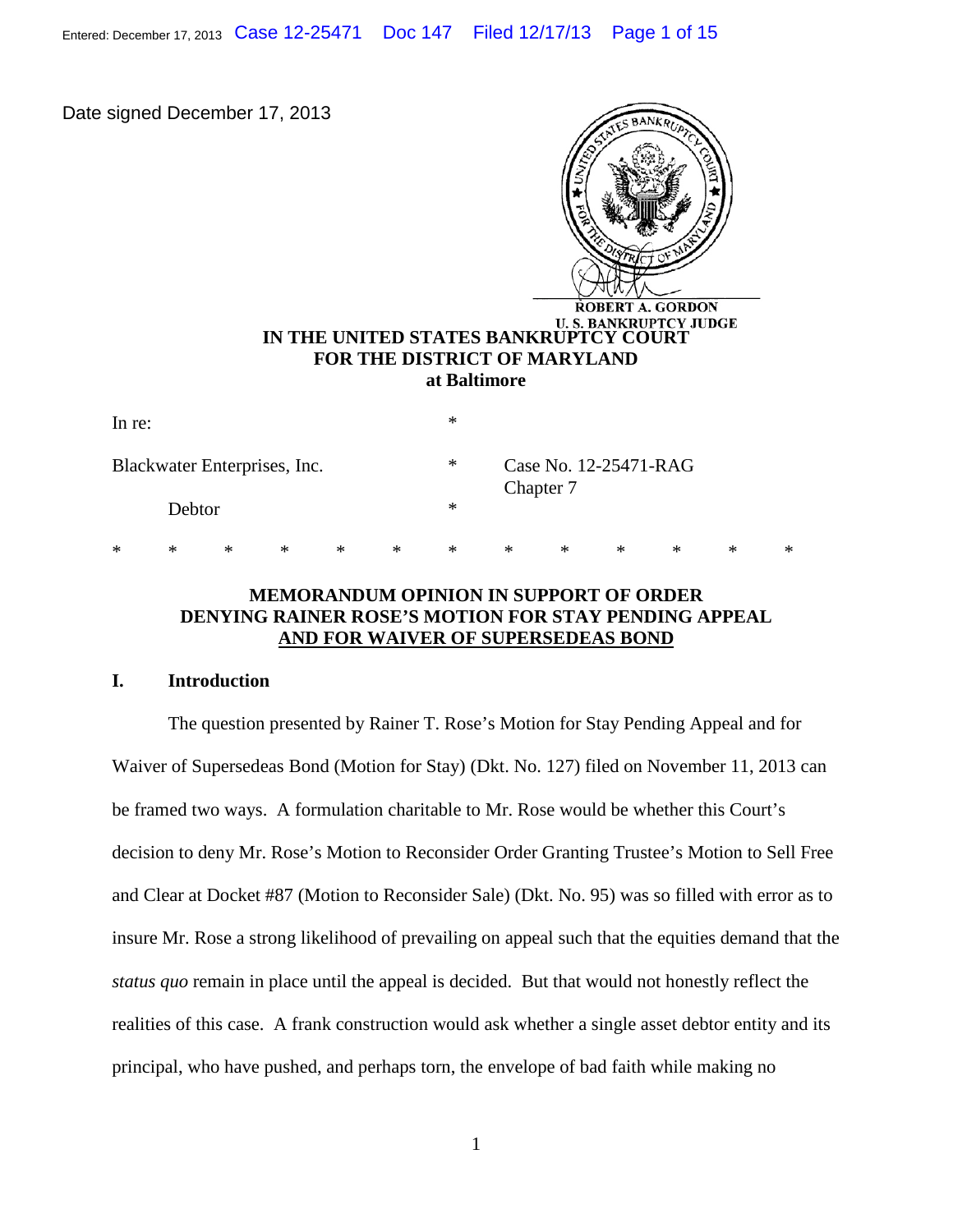#### Case 12-25471 Doc 147 Filed 12/17/13 Page 2 of 15

progress towards solvency, should be given the opportunity to leverage a *bona fide* purchaser out of a legitimate contract of sale for the estates' sole asset and send this case into disarray on the basis of smoke and mirrors. The answer to either question is 'no'. This is so because (a) on the day of the hearing on the Trustee's proposed sale, Mr. Rose and the Debtor withdrew both their motion to dismiss the case and their proposed 'financing' motion and effectively surrendered to the inevitable, (b) the Motion to Reconsider Sale does not raise any arguments that Mr. Rose could not have raised at the sale hearing, and (c) the Motion to Reconsider Sale is without merit. Accordingly, the Motion for Stay will be denied.

## **II. Background**

The Motion for Stay is intended to halt the Trustee's sale of 9843 Wades Point Road, Claiborne, Maryland (Wades Point), Debtor's sole asset, to WSD Capital, LLC (WSD). Through the Motion to Stay, Mr. Rose seeks to maintain the *status quo* while he appeals the Amended Order Granting Trustee's Motion to Sell Debtor's Real Property Located at 9843 Wades Point Road, Claiborne, Maryland 21624 Free and Clear of Liens, Claims, Encumbrances and Interests (Sale Order) (Dkt. No. 87), entered on August 12, 2013, and the Order Denying Motion to Reconsider Order on Motion to Sell Free and Clear of Liens Filed by Rainer Rose, Motion for 2004 Examination of Sean Logan Filed by Rainer Rose and Motion for 2004 Examination of Barry Waterman Filed by Rainer Rose (Order Denying Reconsideration) (Dkt. No. 123), entered on October 30, 2013.

Sean Logan, the Chapter 7 Trustee (Trustee) filed his Response and Opposition to Rainer Rose's Motion for Stay Pending Appeal and Wavier of Supersedeas Bond (Trustee's Response) (Dkt. No. 139) on November 27, 2013 and Severn Savings Bank (Severn), the largest secured creditor, filed its Response in Opposition (Severn Opposition) (Dkt. No. 141) on December 2,

2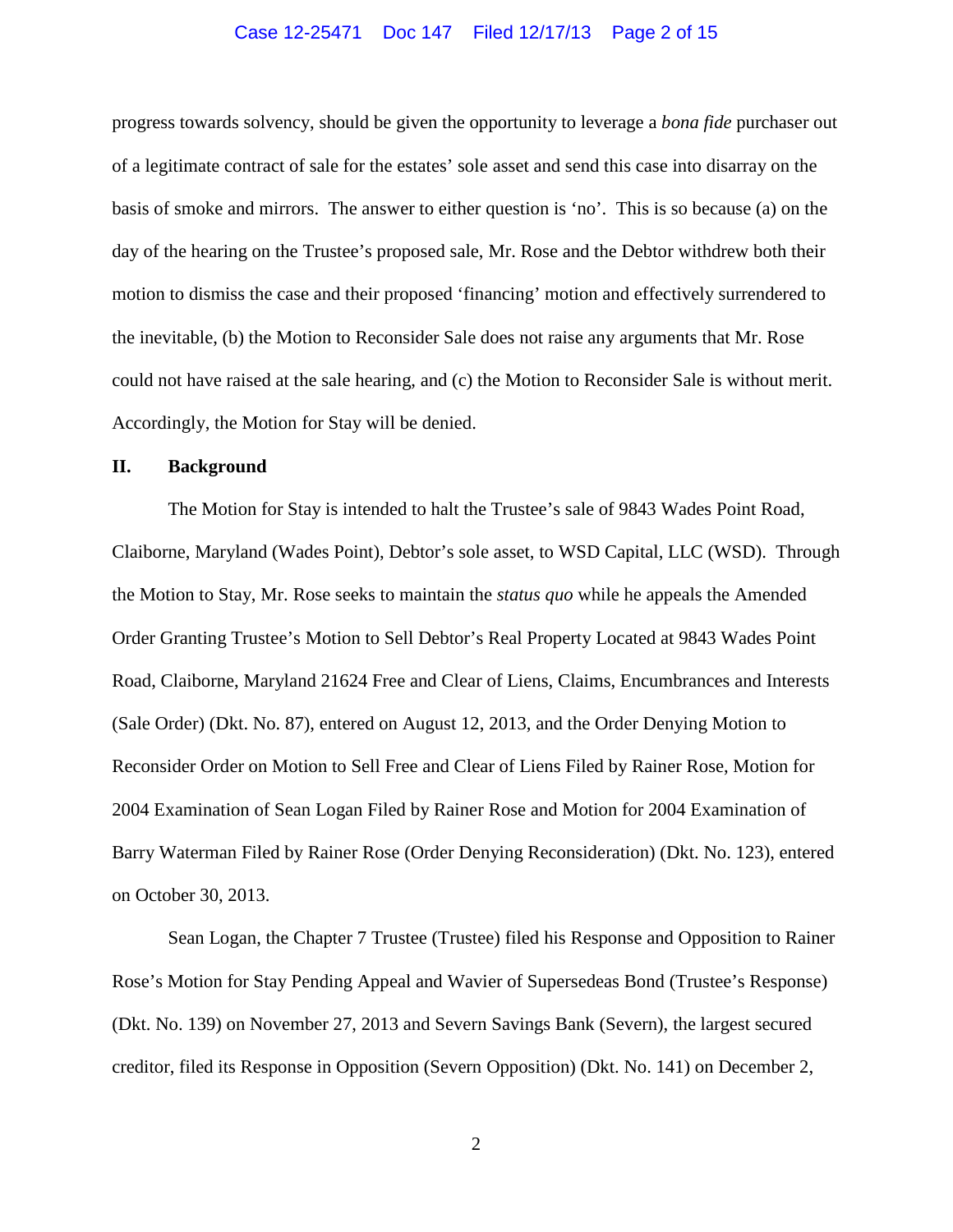## Case 12-25471 Doc 147 Filed 12/17/13 Page 3 of 15

2013. A hearing was held on December 11, 2013 (Stay Hearing) and the matter is now ripe for decision.

Mr. Rose characterizes himself as a "creditor" of the Debtor in the Motion to Stay. However, he is the President and (in this bankruptcy case) claims under oath to be the 100 *per cent* owner of Debtor.<sup>[1](#page-9-0)</sup> Hence, at this juncture he is an equity interest holder. Nevertheless, there is no dispute that he is responsible for the Debtor's actions, or inactions, and the resulting consequences, since the case began.

Debtor filed its Voluntary Petition on August [2](#page-2-0)3,  $2012.<sup>2</sup>$  Beyond the filing of the schedules, statement of financial affairs and other documents necessary to minimally perfect the filing and insulate it from a quick dismissal, the Debtor took no further action to prosecute this case for the first four months.<sup>[3](#page-2-1)</sup> Then, on January 8, 2013, the U.S. Trustee filed its Motion to Convert or Dismiss (Motion to Convert) (Dkt. No. 19). The Motion to Convert alleged that conversion or dismissal would be in the best interests of the estate because (a) the Debtor had not filed its monthly operating reports, (b) the Debtor had failed to pay its statutory quarterly fees and (c) the Debtor's 120 day exclusive period for filing a plan fixed by 11 U.S.C. Section 1121(b)<sup>[4](#page-2-2)</sup> had expired without a proposed plan being filed. It was also noted that on January  $7<sup>th</sup>$ ,

<sup>&</sup>lt;sup>1</sup> On September 28, 2011, Mr. Rose filed an individual bankruptcy case (Case No. 11-29470) which was dismissed on June 4, 2013 because of his default in plan payments. Schedule B in his personal filing states under oath that he only has a 50% interest in the Debtor while the Debtor's Statement of Financial Affairs (Dkt. No. 1) filed in this case under oath indicates that he is the sole (100%) owner.

<span id="page-2-0"></span> $^2$  On July 20, 2006, Debtor filed its only prior bankruptcy case (Case No. 06-14245). That case was dismissed on April 26, 2007 due to the Debtor's failure to prosecute.

<span id="page-2-1"></span> $3$  Even Debtor's Application to Employ Counsel (Dkt. No. 11) was stricken for failure to file a certificate of service (Dkt. No. 15). No replacement application to employ counsel has been filed and, although Geri Lyons Chase has appeared on the Debtor's behalf at several hearings since, as a matter of law, she was not validly employed. 11 U.S.C. §327(a).

<span id="page-2-2"></span><sup>4</sup> Unless otherwise noted, all statutory citations are to the Bankruptcy Code (Code), found at Title 11 of the United States Code and all rule citations are to the Federal Rules of Bankruptcy Procedure (Rules).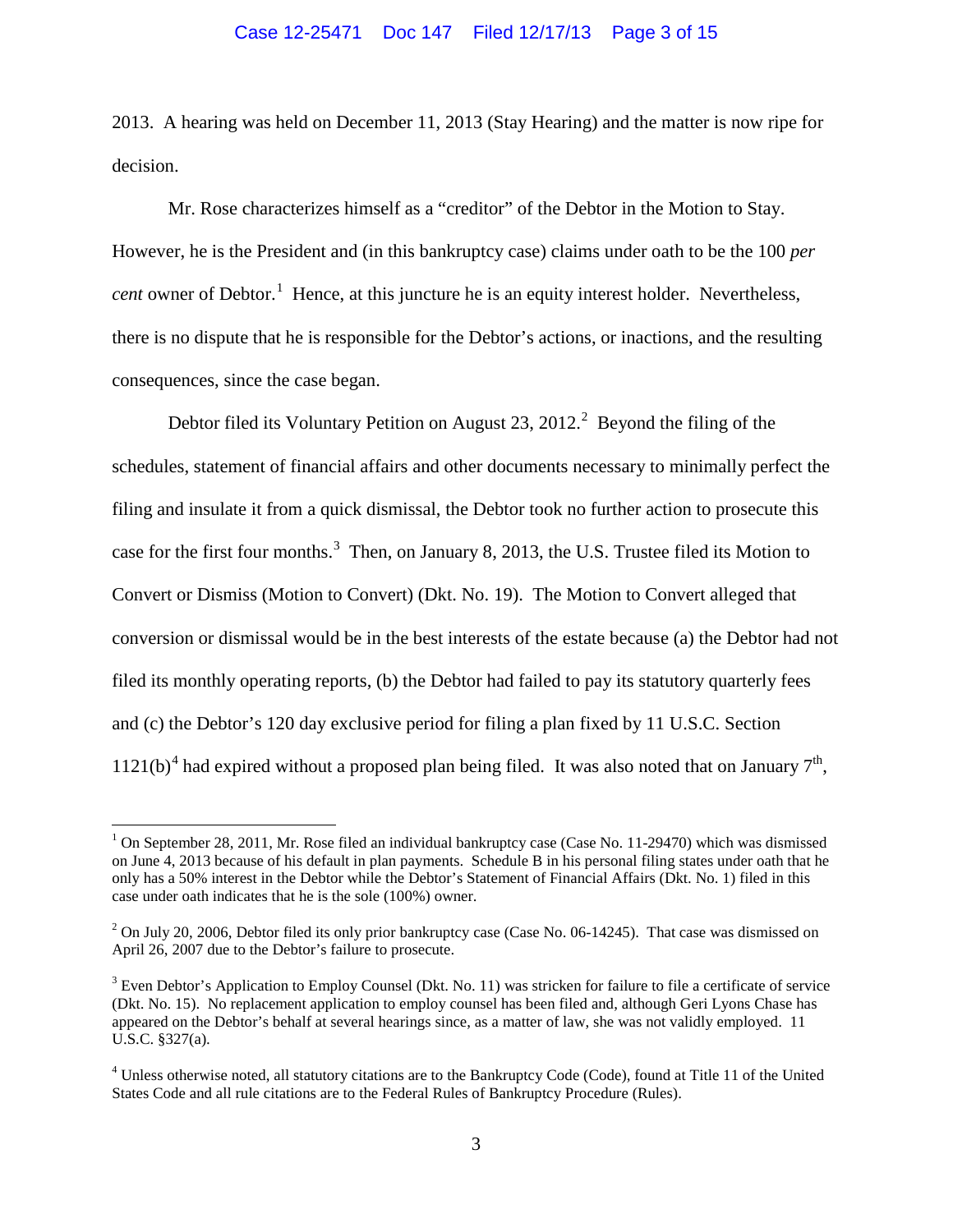#### Case 12-25471 Doc 147 Filed 12/17/13 Page 4 of 15

Severn, the only secured creditor listed on the Debtor's Schedule D,<sup>[5](#page-2-1)</sup> had filed a Motion for Relief from Automatic Stay (Lift Stay Motion) (Dkt. No. 17). The Lift Stay Motion alleged that neither the Debtor nor Mr. Rose had made any postpetition payments to Severn in either bankruptcy case. That, coupled with the Debtor's failure to file a plan within the first 90 days of the case, meant that the automatic stay would have to be lifted in Severn's favor pursuant to 11 U.S.C. Section 362(d)(3)(B). Hence, it was apparent that *prima facie* grounds mandating conversion under Section 1112(b)(4) were present.

Between the filing of the Motion to Convert and the February 27, 2013 hearing on the same, the Debtor filed an Application for Employment of Realtor (Dkt. No. 30) and a single monthly operating report (Dkt. No. 32). Both were filed the day before the hearing. At the hearing, the U.S. Trustee noted the above facts and added that the Debtor's Maryland corporate charter had been forfeited. The Debtor did not offer any evidence in support of its opposition to conversion or dispute any of the foregoing. Instead, the Debtor asked only that the case be allowed to remain in Chapter 11 to permit it to sell the real estate instead of a trustee. Because no defense was asserted and the Debtor's conduct amounted to, at a minimum, objective bad faith, the case was converted to Chapter 7 (Dkt. No. 34). Sean Logan was appointed the Chapter 7 Trustee.<sup>[6](#page-3-0)</sup>

Debtor filed a Motion to Reconsider Order Converting Case on March 8, 2013 (Dkt. No. 41) (Motion to Reconsider Conversion). The Motion to Reconsider Conversion suggested there were "unusual circumstances" which established conversion was not in the best interest of

<span id="page-3-1"></span><sup>&</sup>lt;sup>5</sup> The only other scheduled creditor was the Comptroller of Maryland, who was listed as being owed \$1,800 for annual corporation fees. As it turns out, there are other creditors and lienholders that were not disclosed by the Debtor. Total potential lien claims are approximately \$292,000. Debtor has objected to some, but not all, of these claims and, at a minimum, the unobjected to claimants, and other lien holders who did not file proofs of claim, will have all, or a portion of their claims, paid from the proceeds of the proposed sale (Dkt. No. 87, Claim Nos. 3-5).

<span id="page-3-0"></span><sup>&</sup>lt;sup>6</sup> After the entry of the Order Granting U.S. Trustee's Motion to Convert Case to Chapter 7, Severn withdrew the Lift Stay Motion.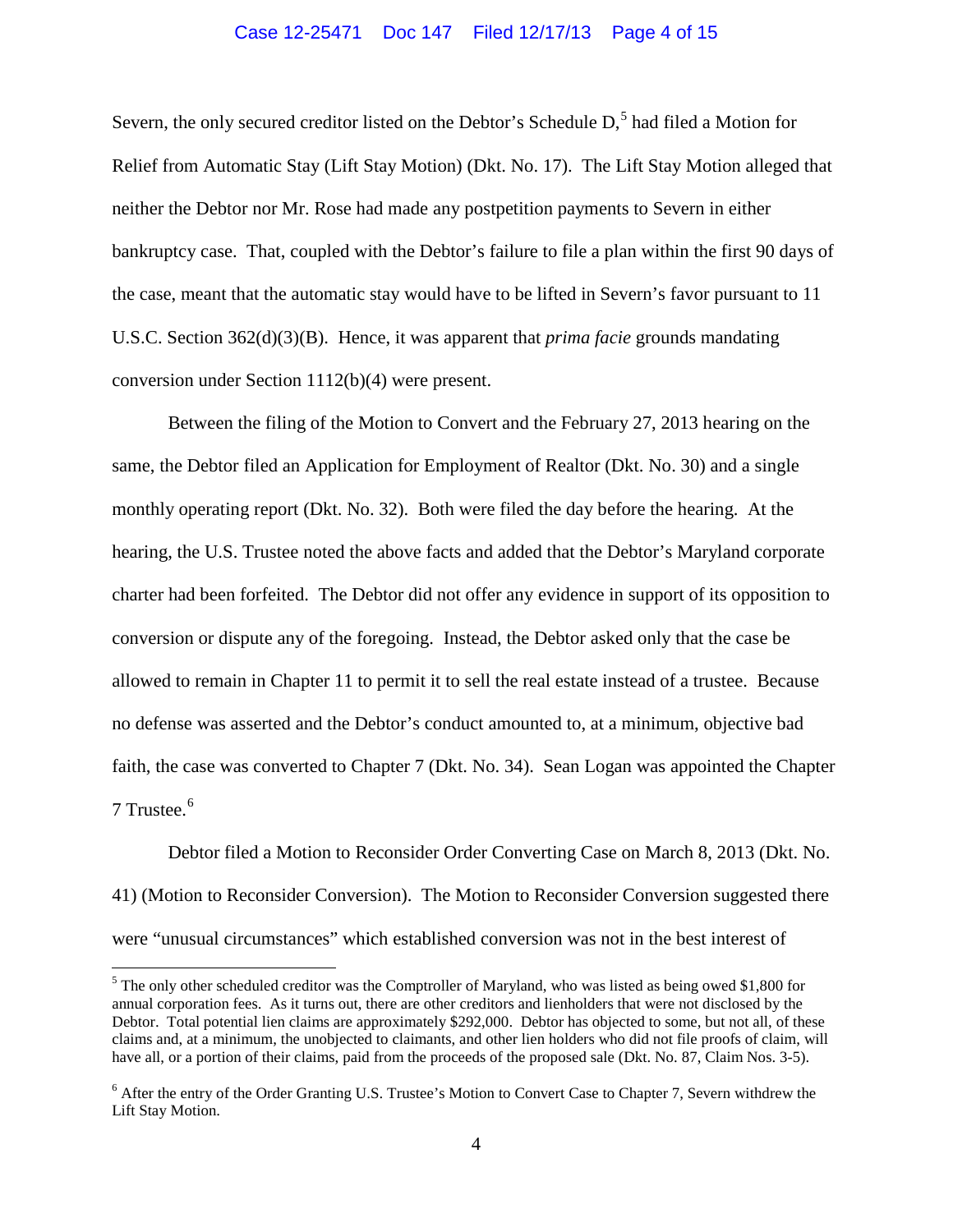#### Case 12-25471 Doc 147 Filed 12/17/13 Page 5 of 15

creditors. The circumstances were alleged to be the presence of equity in Wades Point and the risk that the Chapter 7 Trustee might not sell it for a sufficiently high price. As for the Debtor's neglect of its fiduciary duties, Debtor promised to cure its laundry list of defaults *if* the Chapter 11 was reinstated. The Motion to Reconsider Conversion did not allege anything that could not have been asserted at the February  $8<sup>th</sup>$  hearing nor did it identify any error of law committed by the Court. *Pacific Ins. Co. v American Nat. Fire Ins. Co.*, 148 F.3d 396, 403 (4th Cir. 1998). Both the U.S. Trustee and Severn opposed reconsideration (Dkt. Nos. 43 & 44, respectively). The Court scheduled a hearing for April 23, 2013.<sup>[7](#page-3-1)</sup>

At the April 23, 2013 hearing (where Mr. Rose now appeared with personal counsel) the Debtor asserted that the Trustee's listing price of \$1.49 million for Wades Point was too low and that created an "unusual circumstance" in light of the real estate's "substantial" equity. Mr. Rose's attorney asserted that Mr. Rose was "very near" securing re-financing for Wades Point sufficient to pay Severn in full or, alternatively, that "Mr. Rose's realtor" should be given the opportunity to list the property in light of his familiarity with the real estate.

Severn objected to reconsideration, stating that bankruptcy had twice been used to forestall its foreclosure and it had not received any payments against the debt since September 2011. The Trustee indicated that since his appointment he had diligently marketed Wades Point and, moreover, that his research had uncovered no less than 14 judgments in the total approximate amount of \$600,000 recorded against the entity known as "Blackwater, Inc.", the titleholder to the real estate. <sup>[8](#page-4-0)</sup>

<span id="page-4-1"></span> $<sup>7</sup>$  On April 19, 2013, eight months after the filing of the case, the Debtor for the first time filed a proposed disclosure</sup> statement and plan (Dkt. Nos. 51 & 52, respectively).

<span id="page-4-0"></span><sup>8</sup> It appears that the Debtor's former name was "Blackwater, Inc." and, moreover, that at some point Mr. Rose created a related corporation also named "Blackwater, Inc.". While the exact number and value of liens against Wades Point is unclear, in part because of the resulting confusion, the record amassed since then supports the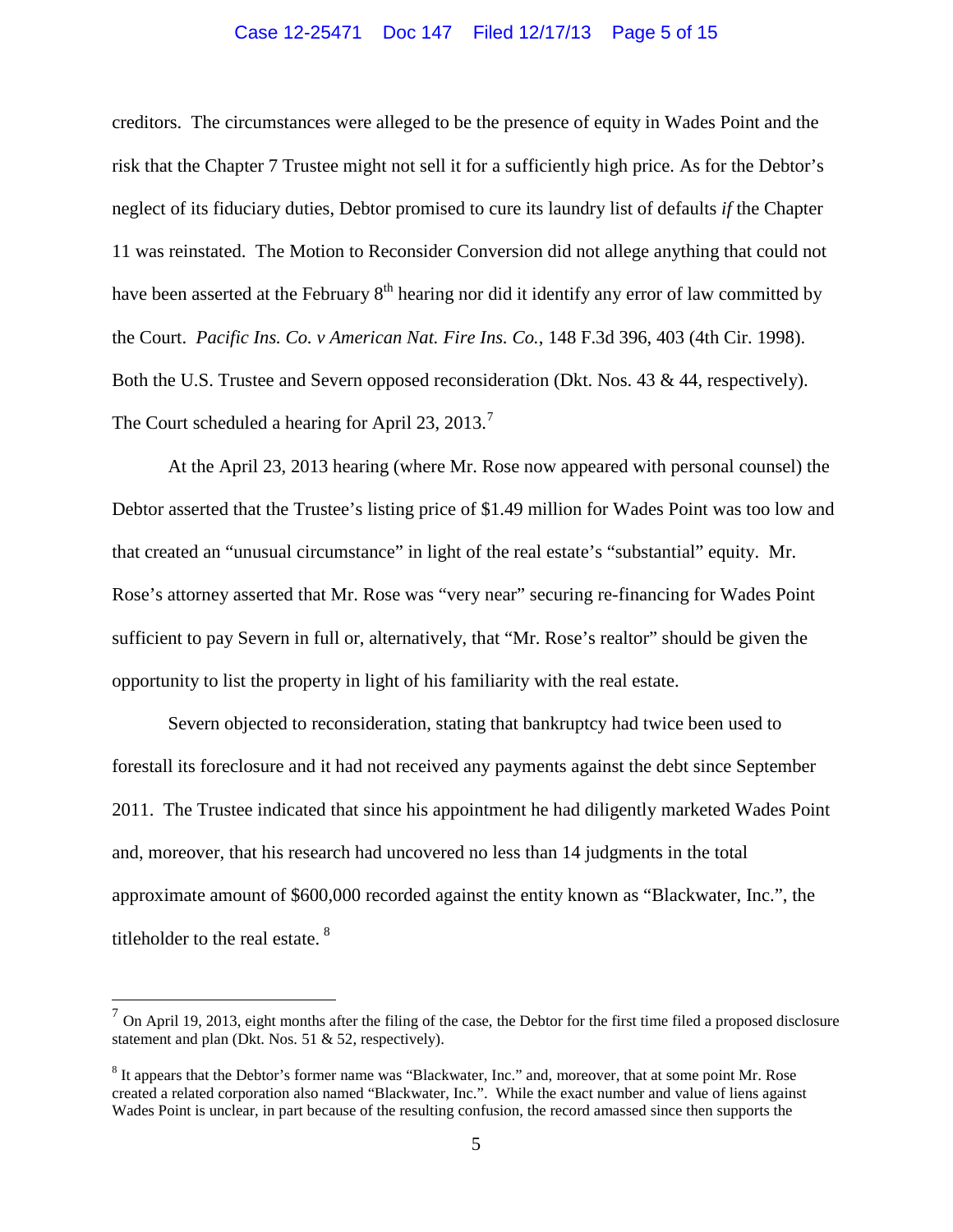#### Case 12-25471 Doc 147 Filed 12/17/13 Page 6 of 15

The Court observed that the Debtor's utter failure to execute its fiduciary obligations as Debtor-in-Possession – including its now revealed failure to fully disclose substantial lien claims against its single asset – weighed heavily against the reinstatement of the Chapter 11. Moreover, the Court noted that a bankruptcy estate with equity is not unusual, and, if it was, then the Debtor had an obligation to make that case at the February  $8<sup>th</sup>$  conversion hearing. Finally, the Court pointed out that if the Trustee attempted to sell Wades Point for too low a price, the Debtor and Mr. Rose could object. For those reasons, the Motion to Reconsider Conversion was denied (Dkt. No. 55).

On May 22, 2013, the Trustee filed the Motion to Sell. The proposed sales price is One Million Four Hundred Twenty Thousand Dollars (\$1,420,000). In response, on June 17, 2013, Debtor filed a Motion for Authority to Incur Secured Debt (Financing Motion) (Dkt. No. 65) that sought the approval of a \$1,050,000 loan. It was alleged that the proposed financing would be sufficient to pay Severn's claim, the State of Maryland (\$1,800) and the Trustee's administrative costs. The proposed loan would be for a 12 month term with a possible 6 month extension and, apparently, would have been structured to pay itself interest during the 12 months. On the same day, Debtor filed a Motion to Dismiss (Dkt. No. 64) and an Opposition to Trustee's Motion to Sell Debtor's Real Property Located at 9843 Wades Point Road, Clairborne, Maryland 21624, Free and Clear of Liens, Claims, Encumbrances and Interests (Opposition to Sale) (Dkt. No. 63). The Opposition to Sale asserted that the Trustee's proposed contract was "unenforceable" and also alleged that the Debtor had a July 2012 appraisal of Wades Point that assigned it a value of \$2,900,000 and that therefore, the Trustee's sale price was too low. The Opposition to Sale also challenged the validity of some of the judgment liens against Wades Point and tried to sort out

 $\overline{a}$ 

conclusion that there are significant liens against Wades Point that were not disclosed by Mr. Rose and the Debtor under oath in the Statement of Financial Affairs and Schedules.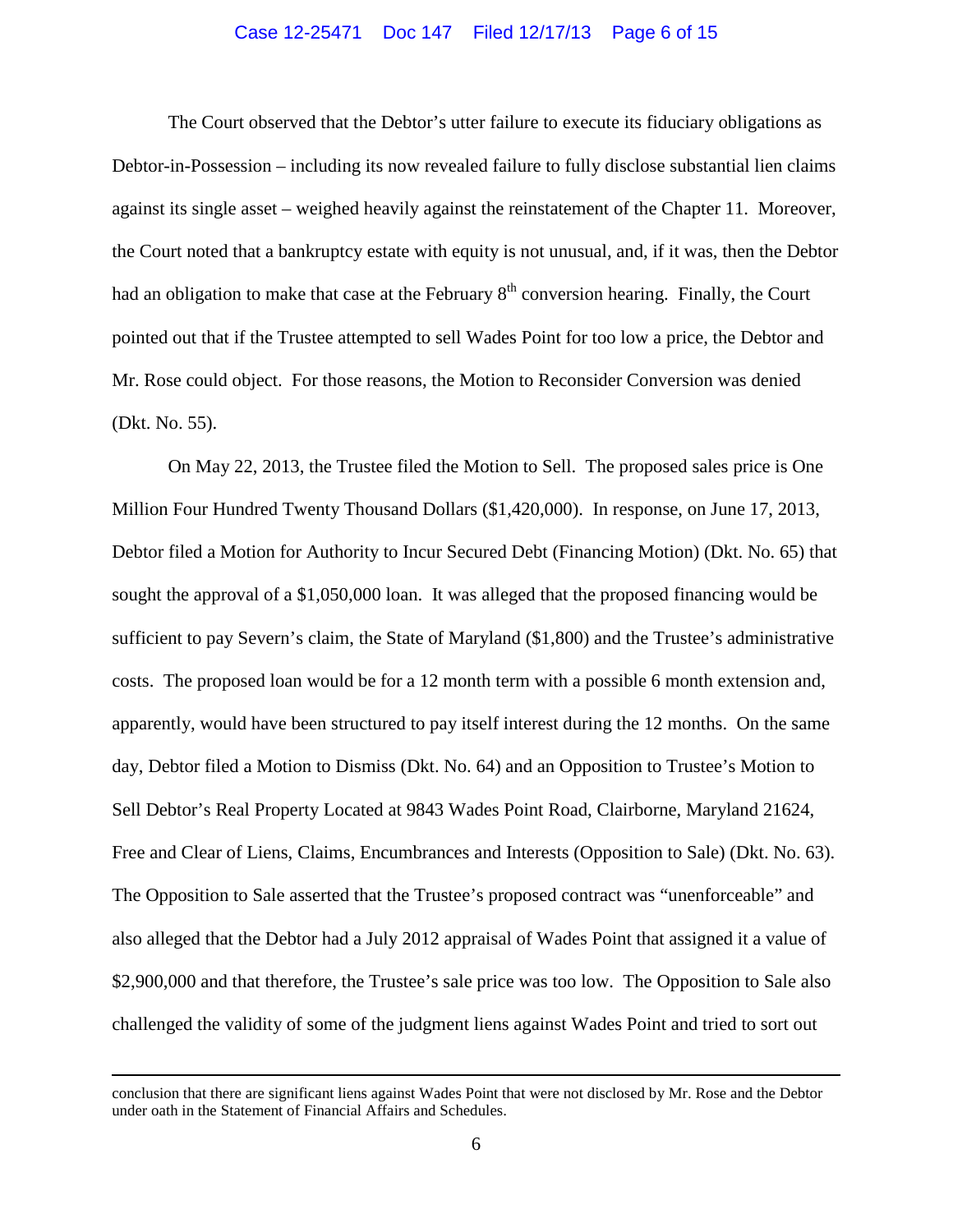#### Case 12-25471 Doc 147 Filed 12/17/13 Page 7 of 15

the confusion created by the duplicative names of Mr. Rose's two companies. Both the Opposition to Sale and the Motion to Dismiss implied that Mr. Rose would, at some point, take steps to resolve in his favor the lien controversy in a manner sufficient to permit the refinancing of Wades Point for the amount sought in the Financing Motion. Severn and two other creditors opposed the Debtor's proposed course of action (Dkt. Nos. 74, 75 & 76).

A hearing on the Motion to Sell was held on August 2, 2013 (Sale Hearing). Both the Debtor and Mr. Rose appeared, each represented by separate counsel. At the outset of the hearing, Debtor stated that its proposed financing had fallen through and its Financing Motion and Motion to Dismiss would be withdrawn. Neither Mr. Rose nor the Debtor sought to put on evidence as to the alleged July 2012 \$2.9 million appraisal and Ms. Chase indicated on behalf of the Debtor that a new appraisal asserting a value of \$1,770,000 for Wades Point had been obtained the prior week. Mr. Rose and the Debtor closed with the request that an auction sale should be authorized.

The Trustee indicated that he had listed the real estate at \$1.49 million, had diligently marketed it, and had received a fair volume of traffic and interest. He also indicated that the contract on the table – for a price of \$1.42 million – reflected the highest bid received and that the next highest bidder was unwilling to go higher. The Trustee asserted his belief in the quality of his marketing and his choice to market the property privately as opposed to conducting an auction. Severn indicated that in addition to the ongoing lack of payments against its debt, the real estate taxes were continuing to accrue unpaid and it was firmly in support of the Motion to Sell. Likewise, J.P. Exterior (J.P.) and Willow Construction, Inc. (Willow) (two of the unrevealed judgment creditors) also voiced their support for the Motion to Sell. The Trustee's real estate agent, Barry Waterman, was available in the courtroom to testify, but neither the

7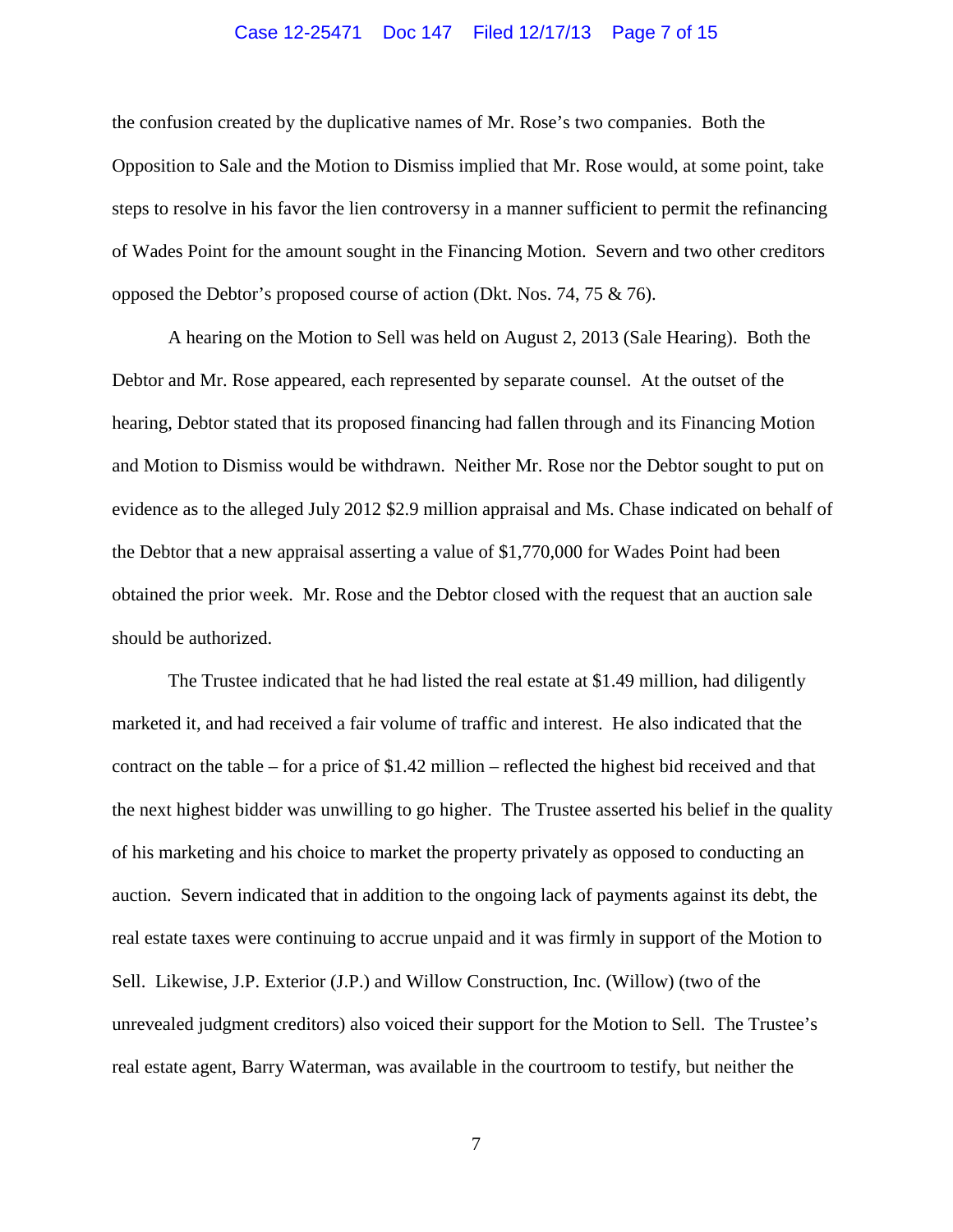## Case 12-25471 Doc 147 Filed 12/17/13 Page 8 of 15

Debtor nor Mr. Rose called him, or anyone else, to the witness stand. Nor did they submit any evidence in opposition to the Motion to Sell or evidence that might establish why an auction sale would be a better option. In essence, the *bona fides* of the Trustee's proposed sale greatly outweighed the Debtor's remaining claim – that Wades Point should be sold via auction – and for these reasons, the Motion to Sell was approved. The Sale Order was entered on August 12, 2013 (Dkt. No. 87).

On August 26, 2013, Mr. Rose, now represented by a different lawyer, filed his Motion to Reconsider Sale. The Motion to Reconsider Sale was ostensibly made under Fed. R. Civ. P. 60 (as incorporated by Rule 9024) although no specific provision of Rule 60, nor any case law, was cited. The Motion to Reconsider Sale averred that, 1) the Trustee's marketing efforts had been deficient and that was why the sales price was well below the alleged \$2.9 million appraisal value and 2) the Trustee's notice of the Motion to Sell misrepresented Mr. Waterman's valuation of Wades Point as an "appraisal" despite Mr. Waterman not being a licensed appraiser. <sup>[9](#page-4-1)</sup> Neither of these arguments were raised at the Sale Hearing. Both Severn and the Trustee opposed reconsideration (Dkt. Nos. 99 & 103, respectively). They argued among other things that the Motion to Reconsider Sale sought to raise issues which Mr. Rose could and should have raised prior to the approval of the sale and that no evidence had been presented that another method of marketing Wades Point would obtain a higher offer. A hearing on the Motion to Reconsider Sale was held on October 22, 2013.<sup>[10](#page-7-0)</sup>

The Court noted that the Motion to Reconsider Sale was, at its heart, an attempt to litigate issues regarding the adequacy of the sale which both Mr. Rose and the Debtor had the

<span id="page-7-1"></span><sup>&</sup>lt;sup>9</sup> Based upon the assertion that the Trustee had misrepresented the truth in the notice of sale, it appears Mr. Rose was requesting relief under Rule 60(b)(3).

<span id="page-7-0"></span><sup>&</sup>lt;sup>10</sup> The Debtor also sought leave to conduct a 2004 examination of the Trustee and his realtor (Dkt. Nos. 96 and 97, respectively).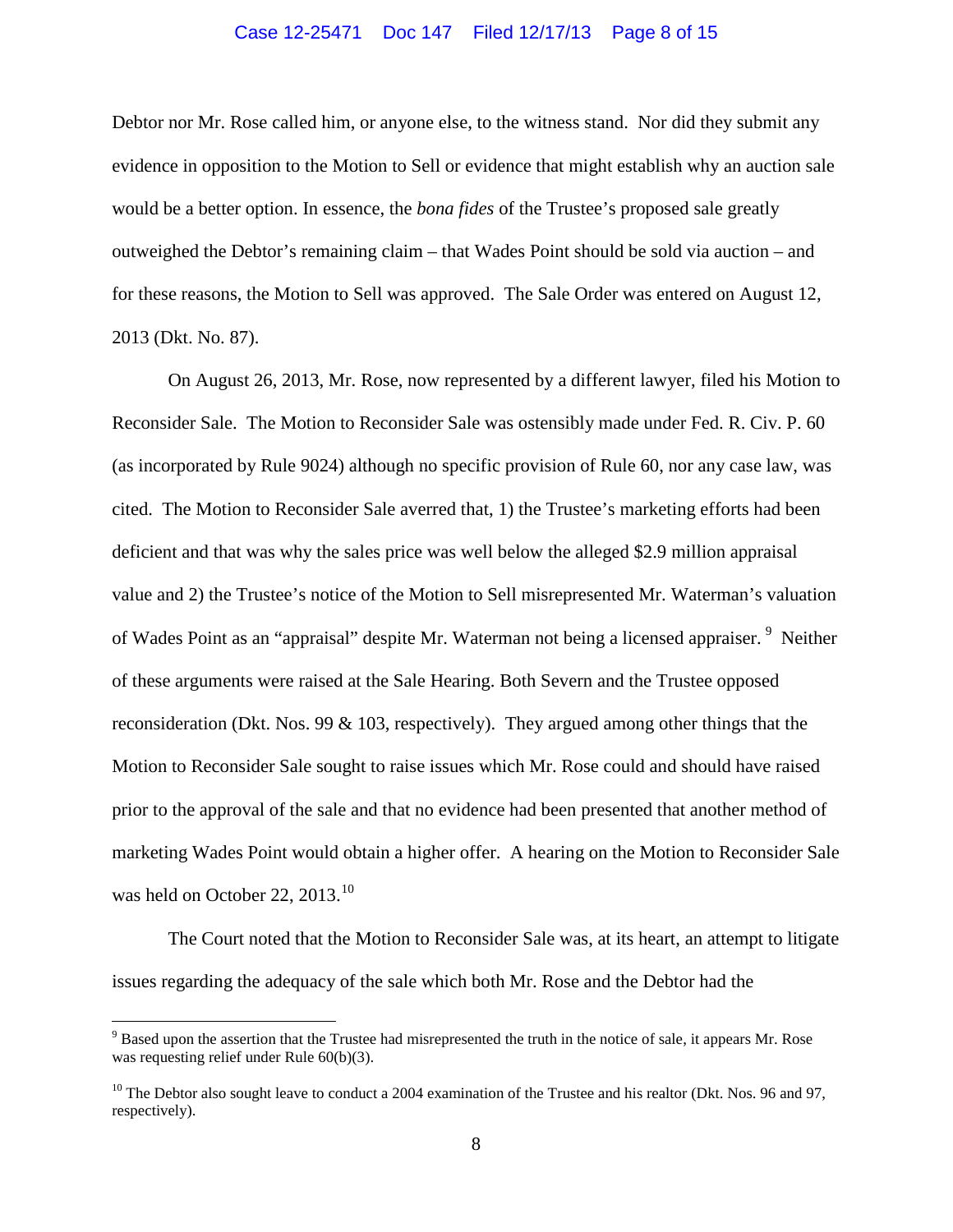### Case 12-25471 Doc 147 Filed 12/17/13 Page 9 of 15

opportunity to, but did not, litigate at the Sale Hearing. The Court also noted the history of the case and concluded that the estate and creditors would be much better served by the Trustee's sale than the nullification of the same and an open-ended interregnum while Mr. Rose searched for the elusive solution for his insolvency that he had not found since before the case was filed. The Trustee's proposed sale, supported by all creditors present, was the only viable option. For those reasons, the Order Denying Reconsideration was entered.

Mr. Rose filed a notice of appeal and then filed the Motion for Stay. The Motion for Stay

is less than two pages and cites neither rules nor law. In substance, it states in full:

The principal matter complained of by the Appellant on this appeal will be that the Trustee failed to obtain the highest and best price for the Property and that the Trustee failed to adequately value and market the Property.

Since the Orders appealed from necessarily grant the Trustee the right to sell the Property, the appeal will be moot should the trustee do so.

No party will be prejudiced by the granting of a Stay Pending Appeal. The Property is either adequately insured or additional insurance can be placed as a condition of the Stay Pending Appeal. The largest portions of the Property are bare or wetlands without improvements and as such are not subject to waste or demise. Further, the Appellant contends that the Property will garner a higher price by more market exposure, not a lower price, so the Bankruptcy Estate is not prejudiced.

At the Stay Hearing, Mr. Rose asserted that the significant equity in Wades Point would protect creditors from prejudice if the Trustee's sale fell through and Mr. Rose would suffer substantial prejudice if the sale was not stayed. Mr. Rose sought to testify about payments he allegedly made on one of the judgment lien claims but the Trustee's objection was sustained on the ground of relevancy. Although Mr. Rose claimed to have a new lender in the courtroom, he declined to call him to the stand. The Trustee called the owner of WSD, who testified to his inability to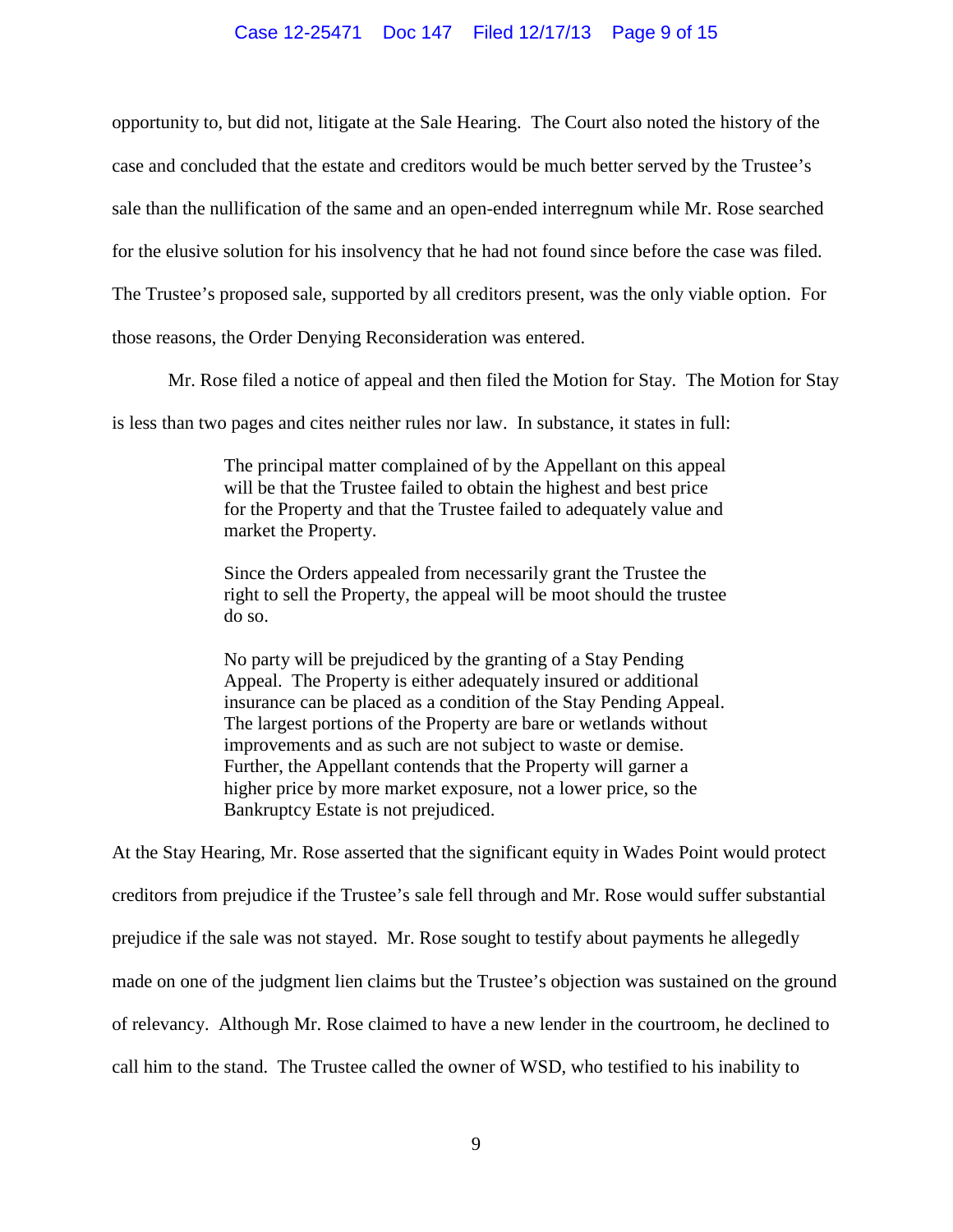continue to wait for settlement. As should be clear to the reader, this Court is not inclined to grant the requested stay.

## **III. Analysis**

An appellant who seeks a stay pending appeal must show that:

(1) there is a likelihood of success on the merits of the appeal; (2) he will suffer irreparable injury if the stay is denied; (3) other parties will not be substantially harmed by the stay; and (4) the public interest will be served by granting the stay.

*Blackwelder Furniture Co. of Statesville v. Seilig Mfg. Co.,* 550 F.2d 189, 193 (4th Cir. 1977) *overruled in part by, Real Truth About Obama, Inc. v. FEC,* 575 F.3d 342 (4th Cir. 2009); *Long v. Robinson*, 432 F.2d 977, 979 (4th Cir. 1970); *Ohio Valley Envtl. Coalition, Inc. v. U.S. Army Corps of Engineers,* 890 F.Supp.2d 688, 690 (S.D. W.Va. 2012); *In re Harenberg*, 491 B.R. 706, 716 (Bankr. D. Md. 2013).  $^{11}$  $^{11}$  $^{11}$  The burden rests on the moving party to establish each element, *Long,* 432 F.2d at 979, and this Court concludes that Mr. Rose has satisfied none of them.

*a. Whether Mr. Rose has a Likelihood of Success on the Merits*

<span id="page-9-0"></span>In order to obtain a stay pending appeal without posting a bond, a strong showing of likelihood of success on the merits is necessary. *Ohio Valley*, 890 F.Supp.2d at 93. That means Mr. Rose must establish that the Order Denying Reconsideration will likely be reversed. The starting point for evaluating the quality of that decision begins with the Sale Hearing itself. Whether the Motion to Reconsider Sale is viewed as a motion to alter or amend judgment under Fed. R. Civ. P. 59(e) (made applicable through Rule 9023) or as a motion for relief from judgment or order under Fed. R. Civ. P. 60b(b)(3) (made applicable through Rule 9024), it is

<span id="page-9-1"></span><sup>&</sup>lt;sup>11</sup> The Court in *Ohio Valley* endeavored to determine what, if any, impact *The Real Truth* decision had on the criteria for granting a stay pending appeal in light of *The Real Truth*'s revision of the preliminary injunction standard. The *Ohio Valley* court concluded that for purposes of securing a stay pending appeal, (1) a party need not make an independent showing as to each prong of the test, (2) that a weaker position on one of the prongs may be buttressed by the factoring in of significantly stronger position on others and (3) a strong showing of likelihood of success on the merits (as opposed to a showing of a 'serious question' presented) was needed to secure a stay pending appeal. 890 F. Supp.2d at 692-93. In this case however, Mr. Rose fails on each of the test's four prongs.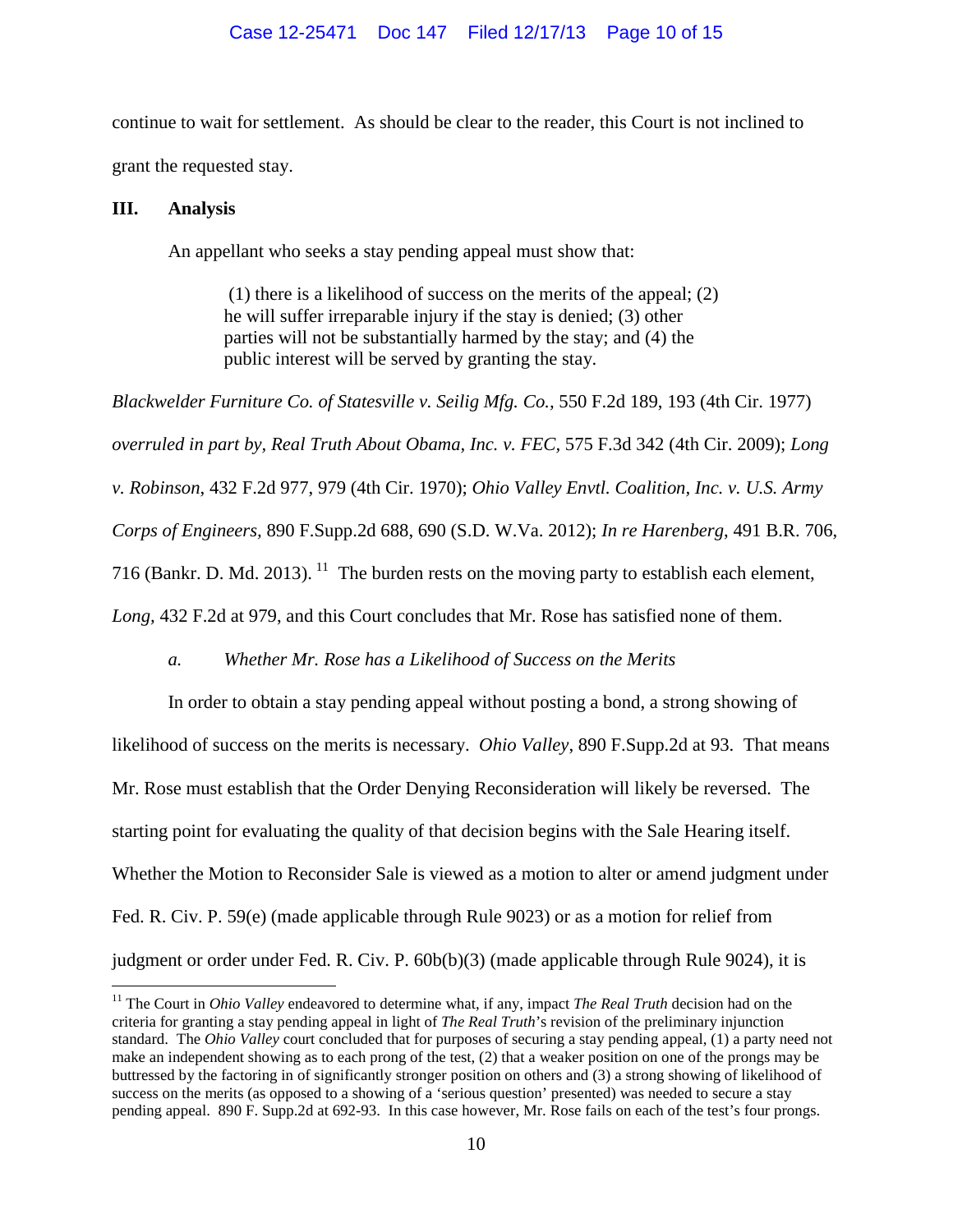#### Case 12-25471 Doc 147 Filed 12/17/13 Page 11 of 15

certain that in either instance, the rules may not be used to raise issues that Mr. Rose had a full and fair opportunity to raise at the original hearing but failed to do so. In *Pacific Ins. Co.*, 148 F.3d at 403, the Court stated:

> There are three grounds for amending an earlier judgment [under Rule 59(e)]: (1) to accommodate an intervening change in controlling law; (2) to account for new evidence not available at trial; or (3) to correct a clear error of law or prevent manifest injustice. \* \* \*

Rule 59(e) motions may not be used, however, to raise arguments which could have been raised prior to the issuance of the judgment, nor may they be used to argue a case under a novel legal theory that the party had the ability to address in the first instance.

Likewise, in order to prevail on a Rule 60(b)(3) motion a party must, "(1) have a meritorious defense, (2) that he was prevented from fully presenting before judgment, (3) because of the adverse party's fraud, misrepresentation, or misconduct." *Green v. Foley*, 856 F.2d 660, 665 (4th Cir. 1988). The misconduct must be established by clear and convincing evidence. *Schultz v. Butcher*, 24 F.3d 626, 630 (4th Cir. 1994).

Nothing prevented Mr. Rose from asserting his alleged objections at the Sale Hearing. He could have put on evidence regarding the value of Wades Point and any deficiencies in the Trustee's marketing. Likewise, he could have complained about the quality of the Trustee's sale notice and whether the mischaracterization of Mr. Waterman's evaluation as an "appraisal" was prejudicial. But Mr. Rose did none of this. Instead, he withdrew his Financing Motion and his Motion to Dismiss and suggested through his counsel's less than compelling proffers that an auction sale might yield a better result. Because none of the claims now raised were previously asserted, Mr. Rose cannot legitimately seek relief under either of the revisory rules.

Moreover, the Motion to Reconsider Sale is meritless standing alone. At the Sale Hearing, the Debtor asserted through counsel that an appraisal obtained "last week" assigned a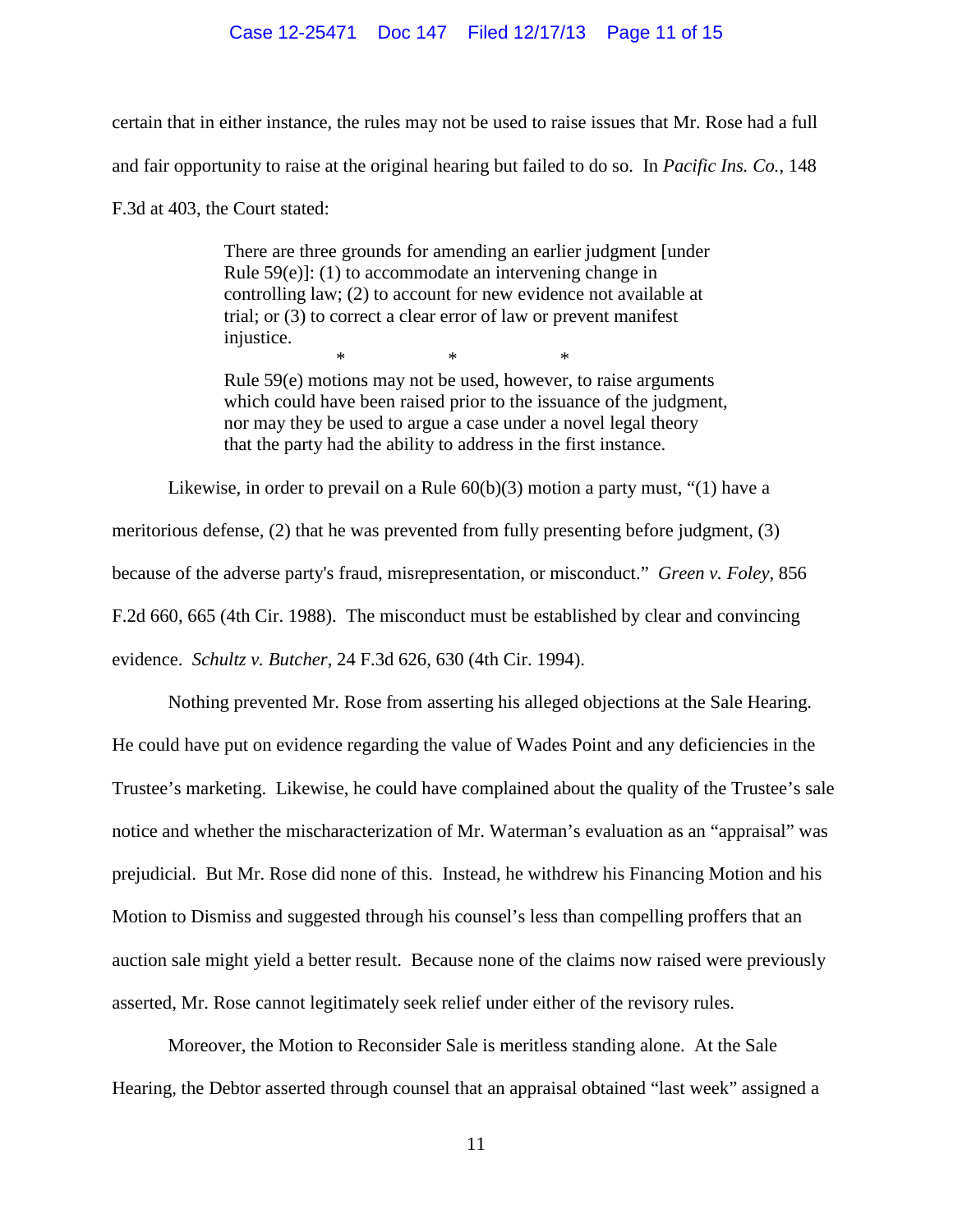#### Case 12-25471 Doc 147 Filed 12/17/13 Page 12 of 15

value of \$1.7 million to Wades Point. That appraisal was not offered into evidence but even if such an appraisal existed and it had come into evidence, it would have fallen well short of convincing the Court that the proposed sale should be nullified. The sales price is approximately eighty per cent (80%) of the appraisal value as alleged by Mr. Rose. Moreover, there was no evidence that the actual proposed sales price – *the money that WSD is willing to spend* – is not the best price available in the market place, regardless of an opinion expressed in an appraisal. In other words, no competing bids were produced.<sup>[12](#page-9-1)</sup> In that regard, with no evidence of collusion or impropriety, or anything to establish that the sale is less than "arms length", an appraisal is speculative at best when compared to the marketplace's final word.

Finally, the assertion that it was prejudicial for the Trustee to describe Mr. Waterman's estimate of value as an appraisal (because he is not a licensed appraiser) is even less compelling. The notice is meant to inform creditors and parties in interest of the Trustee's contemplated action and give them an opportunity to object. There was no evidence that the error caused any real prejudice, somehow injured the estate, or served to chip away at the *bona fides* of the sale. No objections other than Mr. Rose's were filed and each creditor that appeared supported the sale. Would it make sense under these circumstances to require the Trustee to re-notice the sale to correct any possible mis-impression? Only Mr. Rose would vote in favor of that option. Hence, while the Oversigned does put a premium on precision and accuracy, in this case, the pursuit of perfection should give way to meaningful progress. For these reasons, the Court concludes that there is a less than negligible likelihood that Mr. Rose will prevail on appeal.<sup>[13](#page-11-0)</sup>

<span id="page-11-1"></span><sup>&</sup>lt;sup>12</sup> The Trustee attached an Exhibit "A" to his Response to the Motion to Reconsider Sale that he asserts is a copy of an unauthorized listing of Wades Point by Mr. Rose for \$3,000,000.

<span id="page-11-0"></span><sup>&</sup>lt;sup>13</sup> The Severn Opposition also raises the argument that Mr. Rose, as a shareholder of the Debtor, does not have standing to pursue an appeal. While this is for the District Court to decide, Severn's argument is well-supported and will prove an additional hurdle to Mr. Rose's success upon the merits. Mr. Rose did not respond to this argument.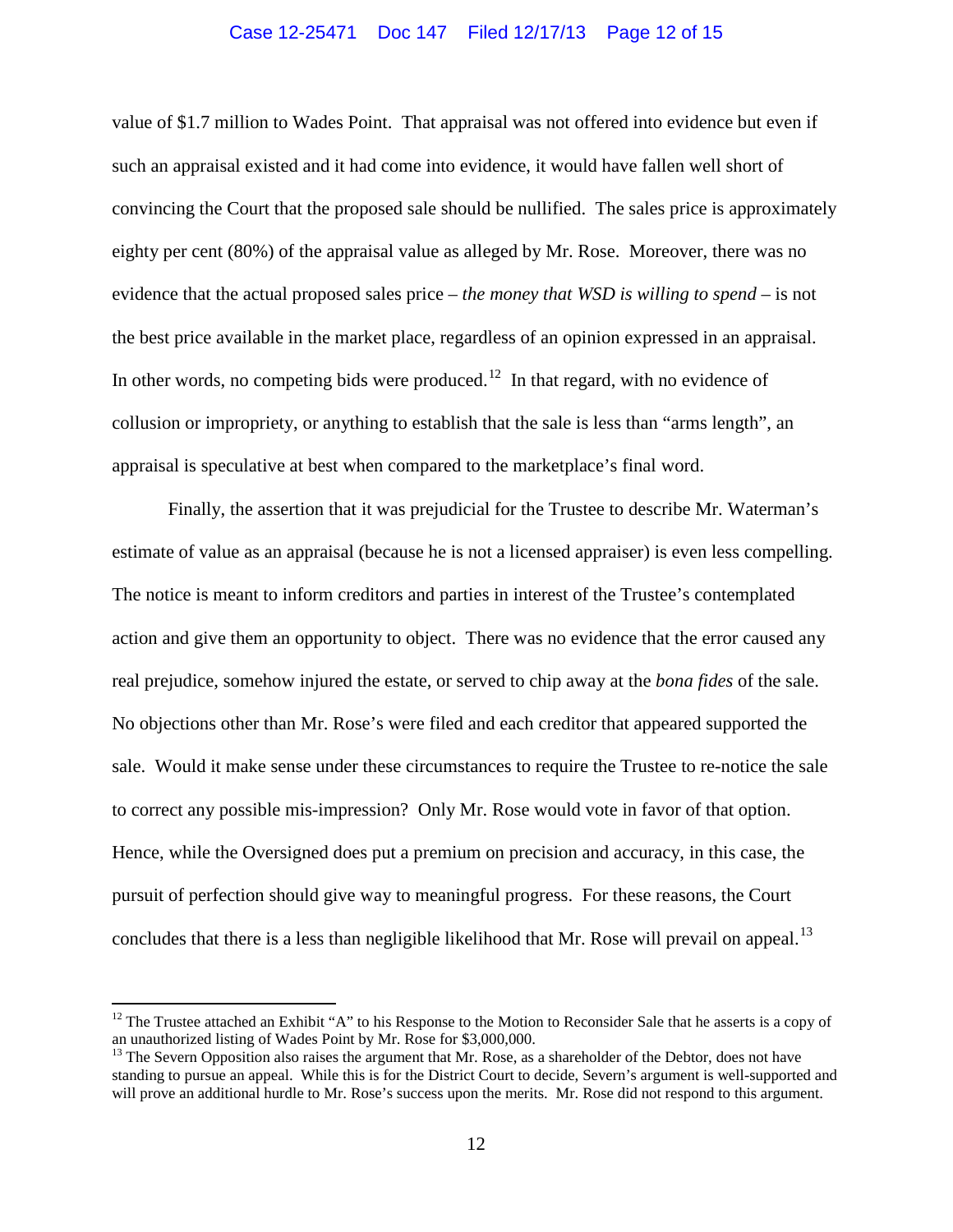#### Case 12-25471 Doc 147 Filed 12/17/13 Page 13 of 15

## *b. Whether Mr. Rose will Suffer Irreparable Injury if the Stay is Denied*

The Court denies the requested stay with a clear understanding (and hope) that the sale of Wades Point will close in the very near future. Mr. Rose complains that this will prejudice his interests. The Court disagrees. Mr. Rose's argument is based upon the premise that somehow, some way, Wades Point can be sold for more money. On this point, the Court concludes that the Trustee had every legitimate incentive to sell Wades Point for the highest price and the market place has now spoken. Apparently, the Trustee believes there will be several hundred thousand dollars left on the table for Mr. Rose after the costs of sale and legitimate liens are paid. To the extent this real estate could have yielded more if nurtured properly, then Mr. Rose only has himself to blame. His opportunity to do so has been frittered away over the past few years and the string has now run out. Because it does not appear that any other reasonable process will yield a greater return, the Court concludes that there is no prejudice to Mr. Rose. And if there is any prejudice to him, it is greatly outweighed by that suffered by Severn and the other creditors.

As Judge Winter wrote in *Long*,

[T]he principal irreparable injury which defendants claim they will suffer if the order is not stayed is injury of their own making. The defendant…has postponed the moment of truth as long as possible, but the moment of truth is now at hand. It would seem elementary that a party cannot claim equity in his own defaults.

432 F.2d at 981.

#### *c. Whether Other Parties will not be Substantially Injured by the Stay*

Mr. Rose's creditors will be substantially injured by the entry of a stay, which, at a minimum, seems likely to scare WSD out of the picture to no good end. Severn, for example, alleged in its proof of claim that it is owed seventeen months of prepetition payments. Nor has there been any indication that Debtor or Mr. Rose, who is listed as a co-debtor to Severn in

13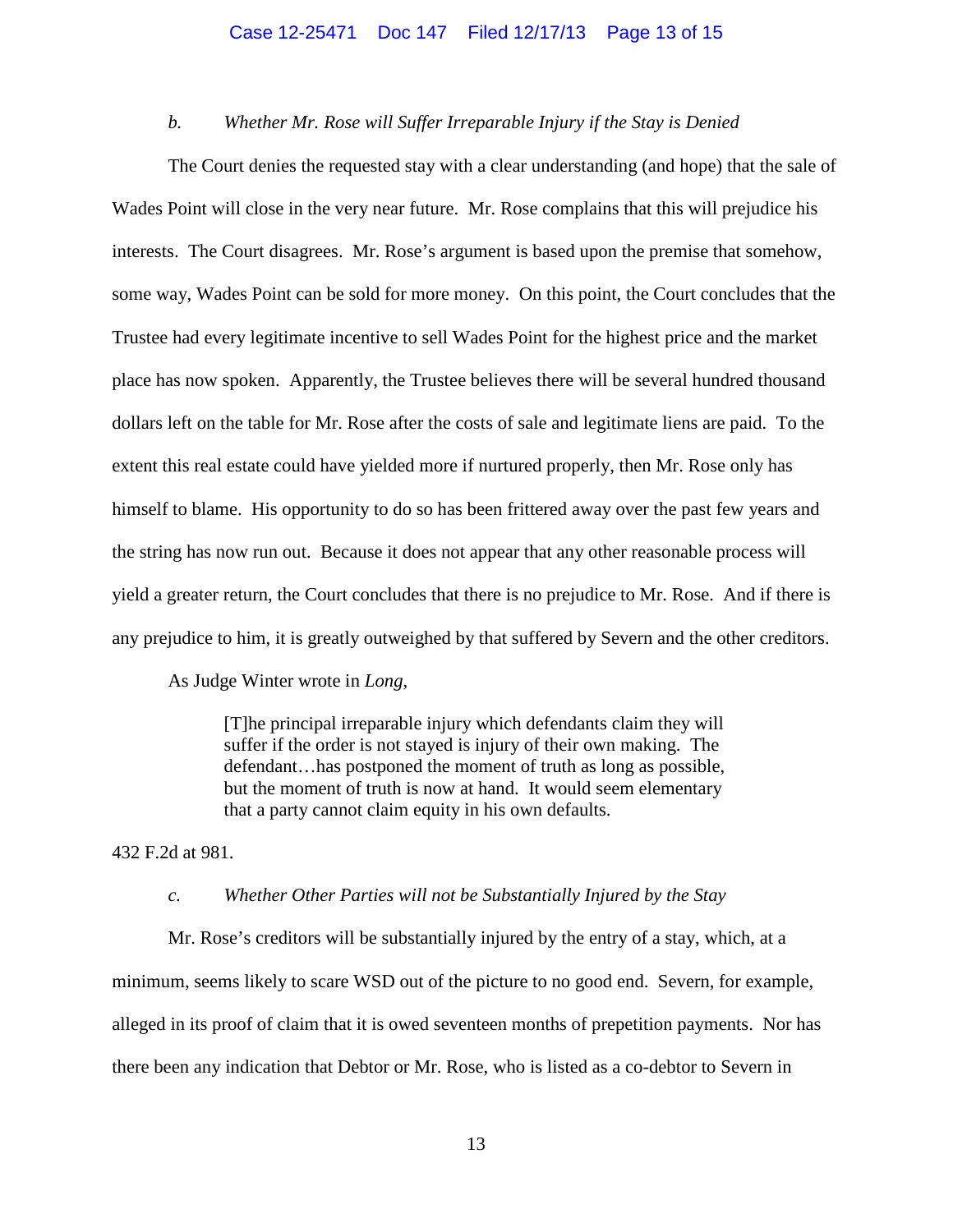### Case 12-25471 Doc 147 Filed 12/17/13 Page 14 of 15

Schedule H, have made regular postpetition payments to Severn.<sup>[14](#page-11-1)</sup> Other creditors have waited over a year while Debtor and Mr. Rose have delayed making payment on their debts.<sup>15</sup> Mr. Rose contends that torpedoing the sale to WSD will only result in a delay before creditors are paid in full. But he has not identified a realistic way forward to realize his promise. Here, a bird in the hand is plainly more valuable than two in the bush and the Court concludes that creditors will be substantially injured by the stay.

## *d. Whether the Public Interest will be Served by the Grant of the Stay*

The public interest in this instance falls squarely on the side of the creditors. Mr. Rose has had ample opportunity to reorganize the Debtor and then to put forward a real alternative to the Trustee's sale. There is no legitimate interest, public or otherwise, to be served by allowing Mr. Rose to continue to pursue phantom alternatives at the service of his interests alone.

## **V. Conclusion**

For all the reasons stated above, a stay pending appeal is inappropriate in this case.

Accordingly, a separate order denying the Motion for Stay shall be entered.

<sup>&</sup>lt;sup>14</sup> Debtor's Opposition to Motion for Relief from Stay (Dkt. No. 22) states that payments to Severn will be made through Mr. Rose's Chapter 13 Plan. However, Mr. Rose's Chapter 13 case was dismissed for failure to make plan payments on June 4, 2013 on a Motion to Dismiss filed by the Chapter 13 Trustee on January 4, 2013. The Chapter 13 Trustee's Final Report indicates that \$15,189.16 was paid to Severn through the Plan. However, the case moved in fits and starts and was ultimately dismissed when Mr. Rose tried to tender a bad check written on a closed account in the amount of \$7,727.31 to the Chapter 13 Trustee to cure a three month default (Case. No. 11-29470, Dkt. Nos. 108 & 109).

<span id="page-13-0"></span><sup>&</sup>lt;sup>15</sup> Mr. Rose orally represented at the Stay Hearing that he had made a substantial payment to Atlantic Bonding Company, Inc. (Atlantic Bonding). According to its claim, Atlantic Bonding holds a 2005 mortgage on both Mr. Rose's residence and Wades Point and that likely explains Mr. Rose's sudden willingness to make a payment. As for other creditors, J.P.'s judgment was entered in 2005 and Willow's was entered in 2008.